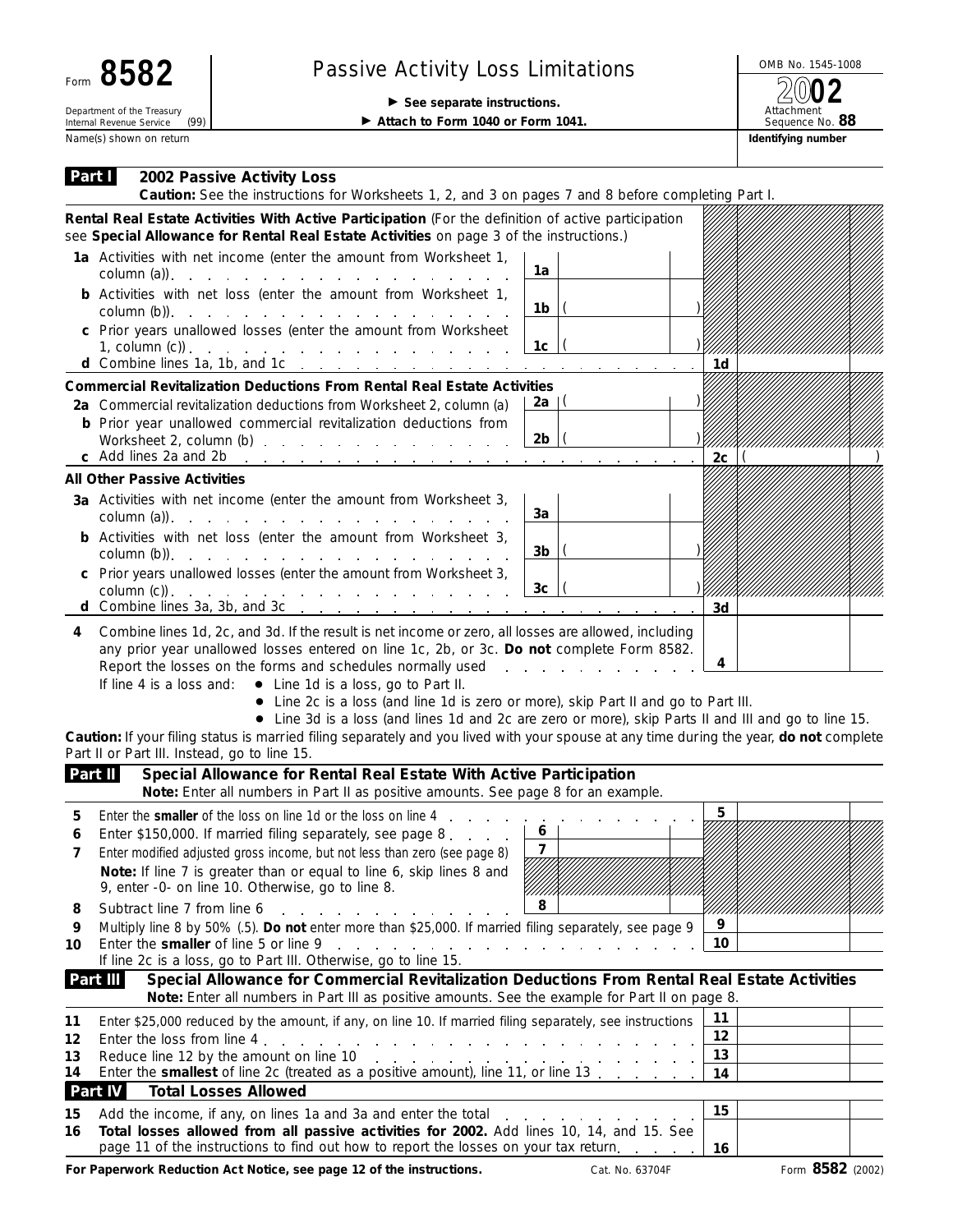| Caution: The worksheets must be filed with your tax return. Keep a copy for your records.<br>Worksheet 1—For Form 8582, Lines 1a, 1b, and 1c (See page 7 of the instructions.)                                                                |                                                                                |                           |                                                  |                                 |  |                          |          |                                            |
|-----------------------------------------------------------------------------------------------------------------------------------------------------------------------------------------------------------------------------------------------|--------------------------------------------------------------------------------|---------------------------|--------------------------------------------------|---------------------------------|--|--------------------------|----------|--------------------------------------------|
|                                                                                                                                                                                                                                               | Current year                                                                   |                           |                                                  | Prior years                     |  |                          |          | Overall gain or loss                       |
| Name of activity                                                                                                                                                                                                                              | (a) Net income<br>(line 1a)                                                    | (b) Net loss<br>(line 1b) |                                                  | (c) Unallowed<br>loss (line 1c) |  |                          | (d) Gain | (e) Loss                                   |
|                                                                                                                                                                                                                                               |                                                                                |                           |                                                  |                                 |  |                          |          |                                            |
|                                                                                                                                                                                                                                               |                                                                                |                           |                                                  |                                 |  |                          |          |                                            |
|                                                                                                                                                                                                                                               |                                                                                |                           |                                                  |                                 |  |                          |          |                                            |
| Total. Enter on Form 8582, lines 1a,<br>1b, and 1c. $\qquad \qquad \blacksquare$<br>Worksheet 2-For Form 8582, Lines 2a and 2b (See page 8 of the instructions.)                                                                              |                                                                                |                           |                                                  |                                 |  |                          |          |                                            |
| Name of activity                                                                                                                                                                                                                              | (a) Current year<br>deductions (line 2a)                                       |                           | (b) Prior year<br>unallowed deductions (line 2b) |                                 |  |                          |          | (c) Overall loss                           |
|                                                                                                                                                                                                                                               |                                                                                |                           |                                                  |                                 |  |                          |          |                                            |
| Total. Enter on Form 8582, lines 2a<br>and 2b.                                                                                                                                                                                                |                                                                                |                           |                                                  |                                 |  |                          |          |                                            |
| Worksheet 3-For Form 8582, Lines 3a, 3b, and 3c (See page 8 of the instructions.)                                                                                                                                                             |                                                                                |                           |                                                  |                                 |  |                          |          |                                            |
| Name of activity                                                                                                                                                                                                                              | Current year                                                                   |                           |                                                  | Prior years                     |  |                          |          | Overall gain or loss                       |
|                                                                                                                                                                                                                                               | (a) Net income<br>(line 3a)                                                    | (b) Net loss<br>(line 3b) |                                                  | (c) Unallowed<br>loss (line 3c) |  | (d) Gain                 |          | (e) Loss                                   |
|                                                                                                                                                                                                                                               |                                                                                |                           |                                                  |                                 |  |                          |          |                                            |
|                                                                                                                                                                                                                                               |                                                                                |                           |                                                  |                                 |  |                          |          |                                            |
| Total. Enter on Form 8582, lines 3a,<br>$3b$ , and $3c$ . $\ldots$ $\ldots$<br>▶                                                                                                                                                              |                                                                                |                           |                                                  |                                 |  |                          |          |                                            |
| Worksheet 4-Use this worksheet if an amount is shown on Form 8582, line 10 or 14 (See page 9.)                                                                                                                                                |                                                                                |                           |                                                  |                                 |  |                          |          |                                            |
| Name of activity                                                                                                                                                                                                                              | Form or schedule<br>and line number<br>to be reported on<br>(see instructions) | (a) Loss                  |                                                  | (b) Ratio                       |  | (c) Special<br>allowance |          | (d) Subtract column<br>(c) from column (a) |
|                                                                                                                                                                                                                                               |                                                                                |                           |                                                  |                                 |  |                          |          |                                            |
|                                                                                                                                                                                                                                               |                                                                                |                           |                                                  |                                 |  |                          |          |                                            |
| Total<br>Total <u>2000 and 2000 and 2000 and 2000 and 2000 and 2000 and 2000 and 2000 and 2000 and 2000 and 2000 and 2000 and 2000 and 2000 and 2000 and 2000 and 2000 and 2000 and 2000 and 2000 and 2000 and 2000 and 2000 and 2000 and</u> |                                                                                |                           |                                                  | 1.00                            |  |                          |          |                                            |
|                                                                                                                                                                                                                                               | Form or schedule                                                               |                           |                                                  |                                 |  |                          |          |                                            |
| Name of activity                                                                                                                                                                                                                              | and line number<br>to be reported on<br>(see instructions)                     |                           |                                                  | (a) Loss                        |  | (b) Ratio                |          | (c) Unallowed loss                         |
|                                                                                                                                                                                                                                               |                                                                                |                           |                                                  |                                 |  |                          |          |                                            |
|                                                                                                                                                                                                                                               |                                                                                |                           |                                                  |                                 |  |                          |          |                                            |
|                                                                                                                                                                                                                                               |                                                                                |                           |                                                  |                                 |  |                          |          |                                            |
| Total                                                                                                                                                                                                                                         |                                                                                |                           |                                                  |                                 |  | 1.00                     |          |                                            |